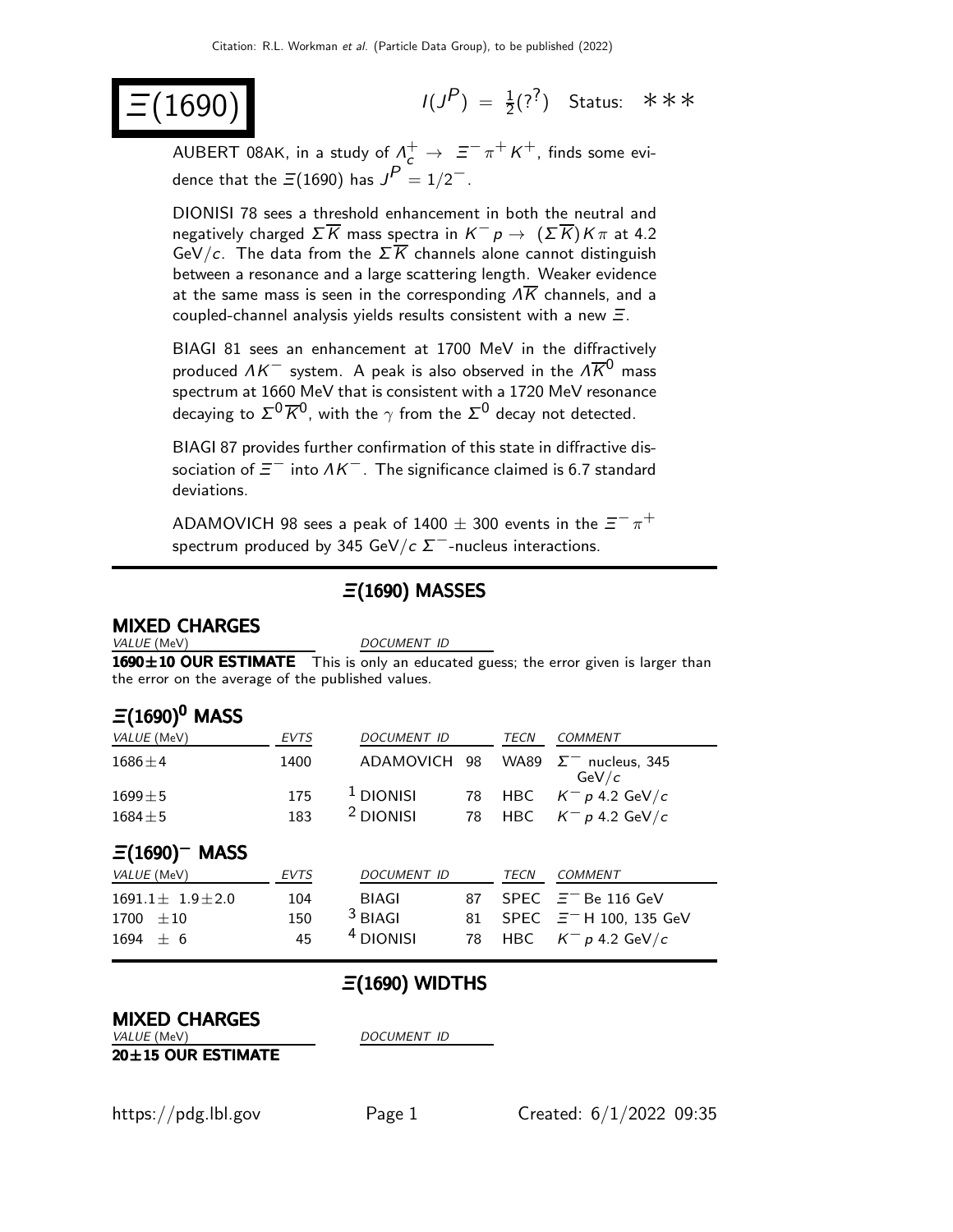## $\Xi(1690)^0$  WIDTH

| VALUE (MeV)            |        | <b>EVTS</b> | <b>DOCUMENT ID</b>   |    | TECN        | <b>COMMENT</b>                   |
|------------------------|--------|-------------|----------------------|----|-------------|----------------------------------|
| $10\pm 6$              |        | 1400        | ADAMOVICH 98         |    | <b>WA89</b> | $\Sigma^-$ nucleus, 345<br>GeV/c |
| $44 + 23$              |        | 175         | <sup>1</sup> DIONISI | 78 | <b>HBC</b>  | $K^- p$ 4.2 GeV/c                |
| $20 \pm 4$             |        | 183         | <sup>2</sup> DIONISI | 78 | <b>HBC</b>  | $K^- p 4.2 \text{ GeV}/c$        |
| $\Xi(1690)$<br>– WIDTH |        |             |                      |    |             |                                  |
| VALUE (MeV)            | $CL\%$ | <b>EVTS</b> | <b>DOCUMENT ID</b>   |    | <b>TECN</b> | <b>COMMENT</b>                   |
| < 8                    | 90     | 104         | <b>BIAGI</b>         | 87 |             | SPEC $\equiv$ - Be 116 GeV       |
| $47 + 14$              |        | 150         | $3$ BIAGI            | 81 |             | SPEC $\equiv$ - H 100, 135 GeV   |
| $26+6$                 |        | 45          | <sup>4</sup> DIONISI | 78 | <b>HBC</b>  | $K^- p$ 4.2 GeV/c                |

### Ξ(1690) DECAY MODES

|            | Mode                                                                                     | Fraction $(\Gamma_i/\Gamma)$ |
|------------|------------------------------------------------------------------------------------------|------------------------------|
| $\Gamma_1$ | ΛΚ                                                                                       | seen                         |
| $\Gamma_2$ | $\Sigma \overline{K}$                                                                    | seen                         |
|            |                                                                                          | seen                         |
|            | $\begin{array}{cc} \Gamma_3 & \equiv \pi \\ \Gamma_4 & \equiv^- \pi^+ \pi^0 \end{array}$ |                              |
| $\Gamma_5$ | $\equiv$ $-\pi$ + $\pi$ -                                                                | possibly seen                |
|            | $\Gamma_6 = \Xi(1530)\pi$                                                                |                              |

### Ξ(1690) BRANCHING RATIOS

| $\Gamma(\Lambda \overline{K})/\Gamma_{\text{total}}$          |             |                    |     |             |                | $\Gamma_1/\Gamma$                     |
|---------------------------------------------------------------|-------------|--------------------|-----|-------------|----------------|---------------------------------------|
| <b>VALUE</b>                                                  | <b>EVTS</b> | <b>DOCUMENT ID</b> |     | TECN        | CHG            | <b>COMMENT</b>                        |
| seen                                                          | 104         | <b>BIAGI</b>       | 87  | <b>SPEC</b> |                | $\Xi^-$ Be 116 GeV                    |
| $\Gamma(\Sigma \overline{K})/\Gamma(\Lambda \overline{K})$    |             |                    |     |             |                | $\Gamma_2/\Gamma_1$                   |
| <b>VALUE</b>                                                  | <b>EVTS</b> | <b>DOCUMENT ID</b> |     | <b>TECN</b> | CHG            | <b>COMMENT</b>                        |
| $0.75 \pm 0.39$                                               | 75          | ABE                | 02C | <b>BELL</b> |                | $e^+e^- \approx \Upsilon(4S)$         |
| 2.7 $\pm$ 0.9                                                 |             | <b>DIONISI</b>     | 78  | <b>HBC</b>  | $\Omega$       | $K^-$ p 4.2 GeV/c                     |
| $3.1 + 1.4$                                                   |             | <b>DIONISI</b>     | 78  | <b>HBC</b>  |                | $K^- p 4.2 \text{ GeV}/c$             |
| $\Gamma(\Xi \pi)/\Gamma(\Sigma \overline{K})$<br><i>VALUE</i> |             | <b>DOCUMENT ID</b> |     | <b>TECN</b> | CHG            | $\Gamma_3/\Gamma_2$<br><b>COMMENT</b> |
| < 0.09                                                        |             | <b>DIONISI</b>     | 78  | HBC         | 0              | $K^-$ p 4.2 GeV/c                     |
| $\Gamma(\equiv \pi)/\Gamma_{\rm total}$                       |             |                    |     |             |                | $\Gamma_3/\Gamma$                     |
| <b>VALUE</b>                                                  |             | <b>DOCUMENT ID</b> |     | <b>TECN</b> | <b>COMMENT</b> |                                       |
| seen                                                          |             | ADAMOVICH          | 98  | <b>WA89</b> |                | $\Sigma^-$ nucleus, 345<br>GeV/c      |
| $\Gamma(\Xi^-\pi^+\pi^0)/\Gamma(\Sigma\overline{K})$          |             |                    |     |             |                | $\Gamma_4/\Gamma_2$                   |
| <b>VALUE</b>                                                  |             | <b>DOCUMENT ID</b> |     | <b>TECN</b> | CHG            | <b>COMMENT</b>                        |
| < 0.04                                                        |             | <b>DIONISI</b>     | 78  | HBC         | 0              | $K^-$ p 4.2 GeV/c                     |